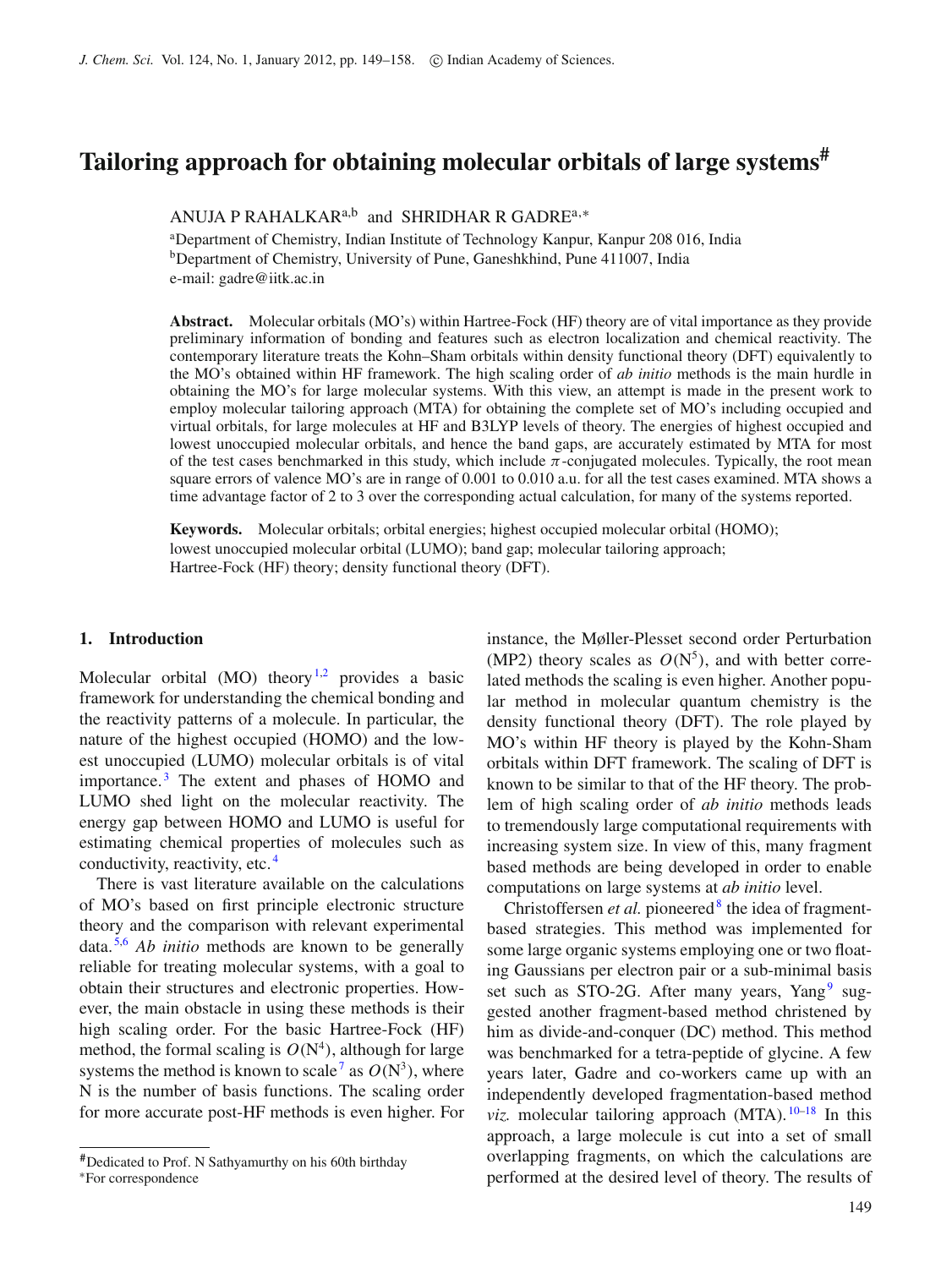these fragments are employed for estimating the corresponding entities of the parent large molecule. In the initial days of MTA, this strategy was employed  $10-12$  $10-12$  to acquire a good quality density matrix (DM) for the parent molecule, which was further used for enumerating one-electron properties such as molecular electrostatic potential (MESP), molecular electron density (MED), dipole moments, etc. These properties and the topography of the corresponding scalar fields were computed for a variety of molecular systems, e.g.,  $\alpha$ -tocopherol, ZSM-5 silicalite zeolite. MESP analysis was also performed on a model polypeptide at HF/6-31G\*\* level. A few tests performed at MP2 level yielded good results in terms of the accuracy as well as efficiency. Further, the method was extended<sup>[13](#page-9-11)</sup> to optimization of geometry by accurate gradient estimations. However, the energy estimates were only qualitative. The MTA-based energy as well as gradients were improved  $14$  to higher accuracy by incorporating set inclusion-exclusion principle while patching the results. Thorough benchmarking  $14$  has shown that the MTA-based energy estimates for spatially extended molecules are accurate to within 1.5 mH (∼1 kcal/mol) as compared to their conventional counterparts. Also, the numerically significant gradients (typically greater than  $10^{-3}$  a.u.) are produced with sufficient accuracy. This cardinality-guided approach was further extended<sup>[15](#page-9-13)</sup> for calculating the Hessian matrix and IR spectra of large molecules at HF, DFT as well as MP2 levels of theory. The Hessian matrix synthesized by MTA is highly accurate. More explicitly, the RMS deviation in MTA-based Hessian elements was approximately  $10^{-4}$  a.u. for all the test cases examined<sup>15</sup> at HF, DFT and MP2 levels of theory. Computation of Hessian being expensive and time-consuming task, MTA showed<sup>15</sup> high time advantage factors over the conventional calculations. In the current form, MTA can be applied only to closed shell species. However, the level of theory and basis set are no bar! MTA can be successfully applied to any class of molecules from atomic/molecular clusters  $16$  to biological molecules to highly conjugated molecules such as  $\beta$ -carotene and model of graphene<sup>[17](#page-9-15)</sup>, etc. It can also handle systems with charged centres.  $14,18$  $14,18$  In summary, MTA offers an attractive tool for handling large spatially extended systems at *ab initio* level.

Another well-established fragment-based method is the fragment molecular orbital method (FMO),  $^{19,20}$  $^{19,20}$  $^{19,20}$  $^{19,20}$  pioneered by Kitaura *et al*. Within the FMO framework, the criterion for fragmentation is based on many-body decomposition energy analysis. FMO also employs electrostatics while performing calculations on fragments.The acronym FMO is suggestive of the ability of the method to yield MO's of the molecule under study. However, the method in its popular form does not directly permit calculation of MO's. Some of the actively working groups have recently attempted to extend the FMO methodology for extracting all the MO's or at least the valence MO's for the whole molecule. Inadomi *et al.*<sup>[21](#page-9-18)</sup> have proposed a method called FMO-MO, which is an extension of FMO method. In this method, the density matrix of the parent molecule is obtained from FMO fragments and the total Fock matrix is constructed by performing one extra SCF iteration for the whole system. <sup>[19](#page-9-16)[,21](#page-9-18)</sup> Tsuneyuki and coworkers<sup>[22](#page-9-19)</sup> have come up with another extension of FMO which is called as FMO-LCMO. In this FMO-LCMO method, one-electron Hamiltonian is constructed from the density matrix of each fragment. In order to reduce the large dimension of oneelectron Hamiltonian matrix for large biomolecules, it has been assumed that the most significant contributions to HOMO and LUMO come from the corresponding MO's of monomer fragments defined by FMO. They have tested this method for a pseudo-Glycine pentamer with a minimal STO-3G basis set. Also, this method seems to be useful only for obtaining a few MO's lying in the vicinity of the HOMO and LUMO.  $19,22$  $19,22$ 

Among the other fragment based methods, Li and coworkers proposed $^{23}$  $^{23}$  $^{23}$  a localized molecular orbital assembler approach for HF level to obtain the density matrix for a large molecule, which is further used to get estimate for the total energy of the molecule. However, it is not tested for the quality of MO's. Other fragmentation-based or DC-type methods by Nakai et al., <sup>[24](#page-9-21)</sup> Bettens<sup>[25](#page-9-22)</sup> and Collins<sup>[26](#page-9-23)</sup> have not been applied for calculation of MO's and MO energies.

In the present work, we report an exploratory study, within MTA framework, for obtaining the set of all occupied as well as virtual MO's for large spatially extended molecular systems. In this methodology, the DM for the whole molecule is assembled by MTA, and it is expected to be a good quality DM. This DM is given as a guess and a single SCF iteration on the parent molecular system is performed in conventional way to obtain the complete set of MO's of the parent molecule.

# **2. Methodology and computational details**

Molecular tailoring approach divides the large parent molecule into a set of overlapping fragments. It employs the distance criterion for fragmentation, the justification for which is offered by the 'nearsightedness' principle by Kohn. $27$  The details of fragmentation and the parameters to control accuracy, etc.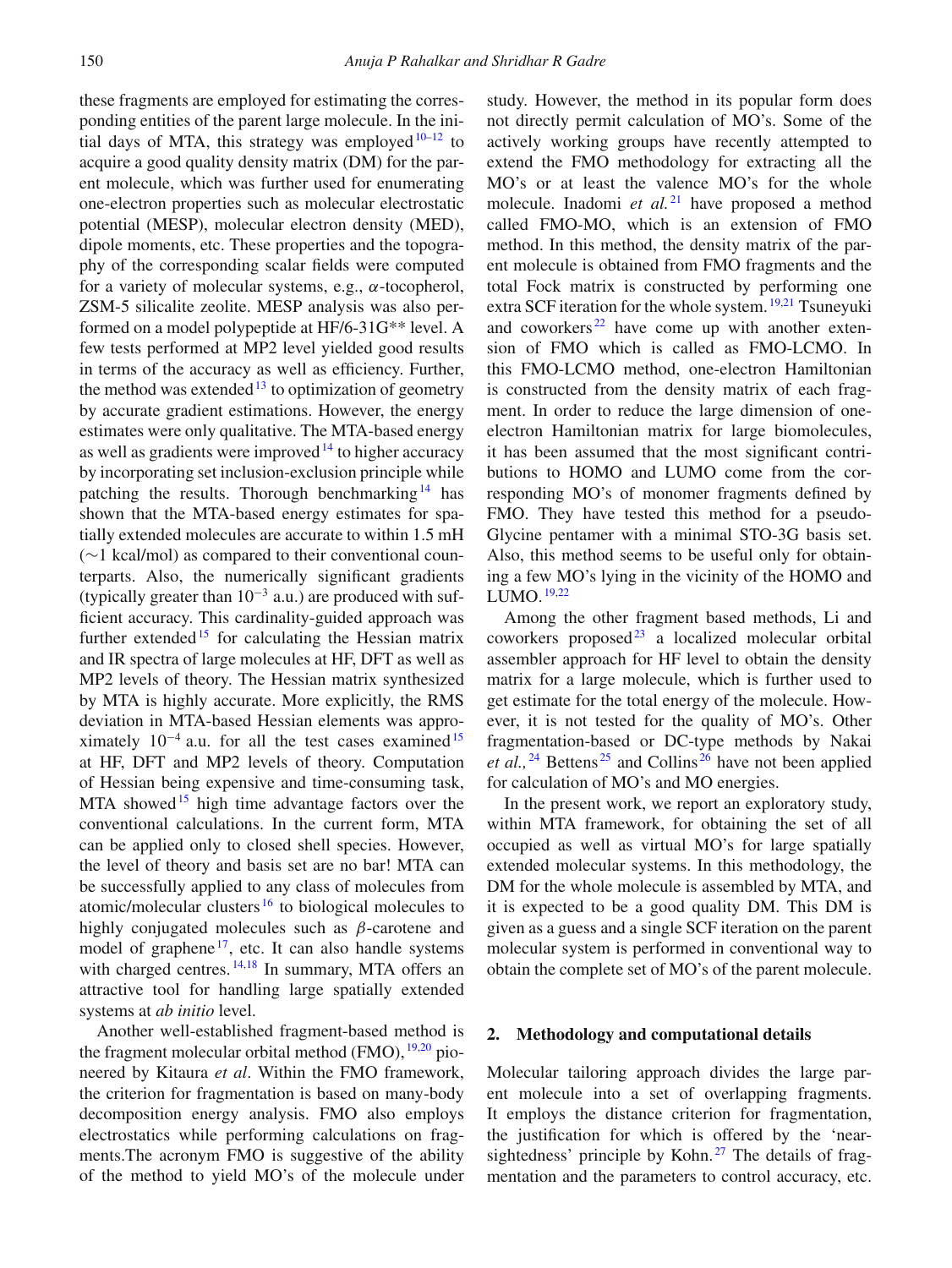are described elaborately in reference [14.](#page-9-12) The calculations are performed on the fragments and the results of fragments are used for extracting the estimate of the concerned molecular property for the parent system. Presently, the method only supports closed shell calculations. The simple set of inclusion–exclusion principle is put to use for stitching back the fragment results. For example, the energy of parent system is estimated as,

$$
E = \sum E^{f_i} - \sum E^{f_i \cap f_j} + \dots
$$
  
+  $(-1)^{k-1} \sum E^{f_i \cap f_j \cap \dots \cap f_k}$ . (1)

Here, *E* stands for the MTA-based estimate of the energy of the parent molecule,  $E^{fi}$  denotes the energy of fragment *i*;  $E^{fi \cap fj}$  denotes the energy of the binary overlap of fragments *i* and *j* and so on.

Similarly, the expressions for gradients and Hessian matrix elements of the parent molecule are given as,

<span id="page-2-0"></span>
$$
\frac{\partial E}{\partial X_i} = \sum \frac{\partial E^f i}{\partial X_i^{fi}} - \sum \frac{\partial E^{fi} \cap f^j}{\partial X_i^{fi} \cap f^j} + \dots
$$

$$
+ (-1)^{k-1} \sum \frac{\partial E^{fi} \cap f^j \cap \dots \cap f^k}{\partial X_i^{fi} \cap f^j \cap \dots \cap f^k} \qquad (2)
$$

<span id="page-2-1"></span>
$$
\mathbf{H}_{ab} = \sum \mathbf{H}_{ab}^{f_i} - \sum \mathbf{H}_{ab}^{f_i \cap f_j} + \dots
$$

$$
+ (-1)^{k-1} \sum \mathbf{H}_{ab}^{f_i \cap f_j \cap \dots \cap f_k} \tag{3}
$$

<span id="page-2-5"></span>Terms in Equations [\(2\)](#page-2-0) and [\(3\)](#page-2-1) are respectively the first and second order derivatives of the energy terms, with respect to nuclear coordinates, with **H***ab* denoting the element (a, b) of the Hessian matrix.

On the same lines, as given in the early days of MTA, the expression for the density matrix (DM) is,

<span id="page-2-4"></span>
$$
\mathbf{P}_{ab} = \sum \mathbf{P}_{ab}^{fi} - \sum \mathbf{P}_{ab}^{fi} + \ldots + (-1)^{k-1} \sum \mathbf{P}_{ab}^{f_i \cap f_j \cap \ldots \cap f_k}
$$
\n(4)

where,  $P_{ab}$  denoting the element (a, b) of the density matrix,  $P_{ab}^{f_i}$  denoting the element (a, b) taken from the fragment *i* and so on.

This DM is then fed to  $GAMESS^{28}$  and a single SCF iteration is performed to construct Fock matrix (Equation [5\)](#page-2-2) and to obtain MO's following the standard Roothaan-Hall equations (Equation [6\)](#page-2-3) for closed shell case.

<span id="page-2-2"></span>
$$
\mathbf{F}_{\mu\nu} = \mathbf{h}_{\mu\nu} + \sum_{\rho\sigma} \mathbf{P}_{\rho\sigma} \left[ 2 \left( \mu v | \rho\sigma \right) - \left( \mu \rho | \sigma v \right) \right] \tag{5}
$$

<span id="page-2-3"></span>
$$
\text{FC} = \text{SC} \in , \tag{6}
$$

 $\mathbf{F}_{\mu\nu}$  and  $\mathbf{h}_{\mu\nu}$  denote the ( $\mu$ ,  $\nu$ )th element of the Fock matrix and the one-electron Hamiltonian matrix. Similarly,  $P_{\rho\sigma}$  denote the  $(\rho, \sigma)$ th element of the DM. Here  $(\mu \nu | \rho \sigma)$  denotes the 2-electron integrals involving basis functions  $\mu$ ,  $\nu$ ,  $\rho$  and  $\sigma$ . **F**, **C** and **S** are Fock-, coefficient- and overlap matrices, respectively, while **∈** is the diagonal matrix with the orbital energies as diagonal elements. All these steps are parallelized in line with the earlier works $^{29}$  $^{29}$  $^{29}$  from our group.

For MTA-based MO calculation, a single-point HFlevel energy calculation is performed on the set of fragments. The DM's of these fragments are used for synthesizing the DM for the whole molecule as per

**Figure 1.** Geometries of helical form of polypeptide of alanine  $(ALA)_{20}$ , cryptand ligand containing a ferrocene unit, TrpCage protein (1L2Y) and cucurbit[8]uril (CB[8]), which form test cases at HF level of theory (see text for details).

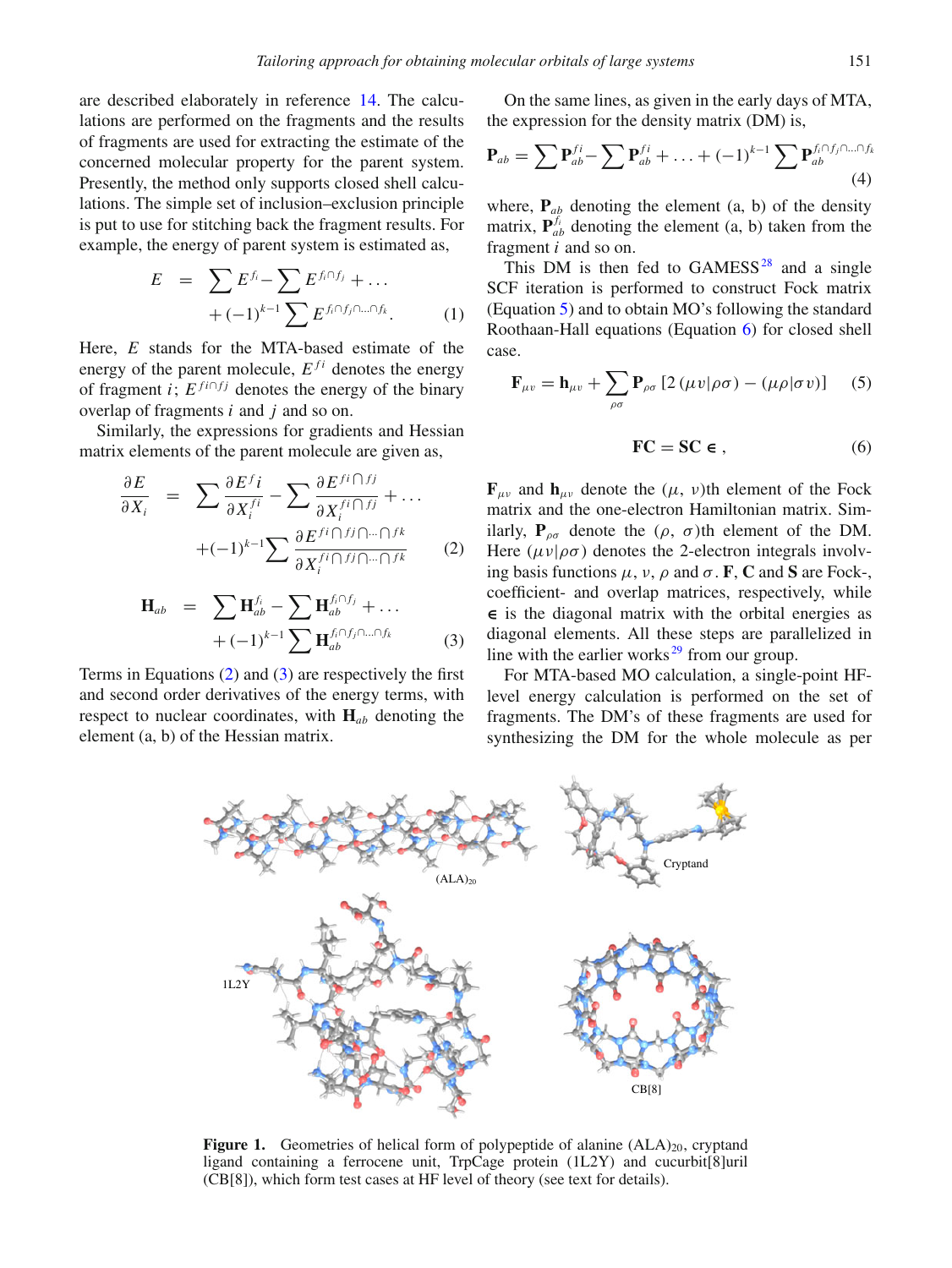<span id="page-3-0"></span>

**Figure 2.** Conjugated organic materials from Reference [5](#page-9-3), tested at B3LYP/ 6-311+G\* level of theory. A1 and A2 belong to subclass A; B1, B2 and B3 belong to subclass B (see text for details).

Equation [4.](#page-2-4) The Fock matrix is constructed by employing Equation [5](#page-2-2) for which all the electron repulsion integrals are to be evaluated only once. Further, the set of MO's for the parent molecule is obtained from Equation [6.](#page-2-3) Within DFT, the Kohn-Sham orbitals are treated akin to MO's within the HF theory. In this work, these two terms will be treated as equivalent, as per the contemporary literature. This method of calculating MO's is benchmarked for several structurally and chemically diverse molecular systems and clusters at HF and Becke-3-parameter-Li-Yang-Parr (B3LYP) functional within DFT framework.

The HF being the simplest method, initial testing of the above mentioned algorithm is performed at HF level. The test cases (see figure [1\)](#page-2-5) at HF level include novel host cucurbit[8]uril, a cryptand ligand containing a ferrocene unit, an alanine polypeptide consisting of 20 alanine units and a small protein (1L2Y). More thorough benchmarks are performed at B3LYP level as it is well-known for producing reliable optical properties. [30](#page-9-27) All the calculations at B3LYP level are performed employing 6−311+G\* basis set, except for some systems as specified in the next section. The test cases for B3LYP are mostly  $\pi$ -conjugated systems such as thiophene containing molecules (*cf.* figure [2\)](#page-3-0), a small model of graphene,  $\beta$ -carotene (figure [3\)](#page-3-1). A covalently bonded cluster which has potential use in semiconductor material *viz.*  $(ZnS)_{24}$  (figure [3\)](#page-3-1) is also included. All the images in figures  $1-4$  $1-4$  are generated using

<span id="page-3-1"></span>



**Figure 3.** Conjugated organic molecules β-carotene, small model of graphene tested at B3LYP/6-311+G\* and a covalently bonded cluster of  $(ZnS)_{24}$  tested at B3LYP/6-31G\* level of theory (see text for details).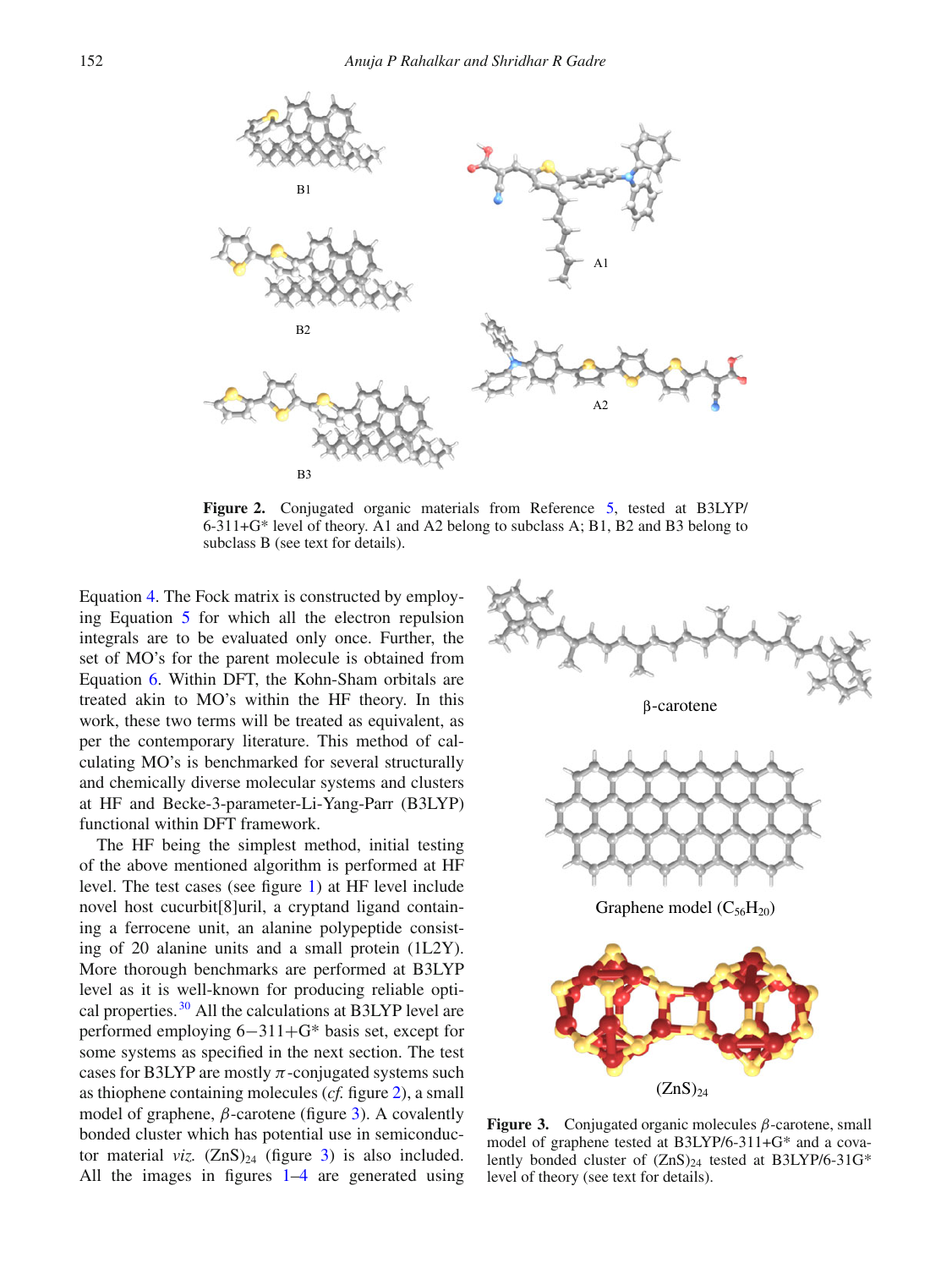$MeTAStudio$ ,  $31$  an open source programmable interface for computational chemists. All the calculations are performed on a cluster of Core 2 Quad (Q9650) @ 3.00 GHz with 8 GB RAM. For comparison purpose, the elapsed time for all the calculations is converted into time that would be taken if the calculation had been performed on one machine of the same specification.

### **3. Results and discussion**

HF being a preliminary *ab initio* method, the initial testing of the propsed MTA-based MO methodology is performed at HF level. The test cases chosen for HF level contain about 100 to 300 atoms. Polyalanine in helical form consisting of 20 alanine units,  $(ALA)_{20}$ , has strong dipole effects, which makes it difficult to fragment in such a way as to produce accurate results.  $18$  For accurate energy estimation by MTA, this system needs to be scissored into larger fragments, and there is only little time advantage over the corresponding actual calculation. In this work, we explore the possibility to economically produce reliable MO's from MTA-based DM. It is seen from the earlier works  $10-12$  $10-12$  that the MTA-based DM is accurate enough even if the fragments are of moderate size. Thus,  $(ALA)_{20}$  is cut into 5 main fragments with average size of 71 atoms. The R-goodness of the fragmentation scheme is 2.3 Å. For details of Rgoodness parameter and its correlation with accuracy of MTA, see to Reference [14.](#page-9-12) Also, it has been shown ear- $\ar{18}$  $\ar{18}$  $\ar{18}$  that for a particular fragmentation scheme within MTA, the errors in MTA-based energy estimates for lower basis set such as STO-3G or 6-31G remain similar to those for higher basis sets involving polarization and diffuse functions. Thus, a pilot MTA-calculation is performed at HF/6-311G\* basis set and compared with its actual counterpart. The HOMO-LUMO energies are in error by  $\sim$ 0.008 a.u., the actual values being  $-0.278$ 

and 0.043 a.u., respectively and the error in band gap is ∼0.016 a.u. for actual value of 0.321 a.u. (*cf.* table [1\)](#page-4-0). Introducing a set of diffuse functions in the basis set, MTA and actual calculations are also performed at HF/6-311+G\* level. In this actual calculation, the SCF did not converge in 100 iterations; hence, the results could not be compared.

Another system of biological interest is a small protein, 1L2Y, which consists of 20 amino acids (304 atoms) and is known to be the fastest folding protein. [32](#page-9-29) This TrpCage protein has 5 charged centres and overall a unit positive charge. Again, a comparatively poor fragmentation scheme, with R-goodness of 3.3 Å and 5 main fragments with average size of 127 atoms, is employed for the MTA-based MO calculation. Due to poor fragmentation scheme, the MTA estimate of molecular energy is off by ∼22 mH (*cf.* table [1\)](#page-4-0) and is beyond chemical accuracy. The energy estimate can be easily improved by employing better fragmentation scheme, however, the main purpose in this work is to obtain reliable MO's with minimal effort. As seen from table [1,](#page-4-0) the HOMO and LUMO energies are accurate, with the error in band gap being 0.001 a.u., the actual value of band gap being 0.317 a.u. Also, the MTA calculation turned out 3 times faster than the corresponding actual calculation on an identical hardware. On employing higher basis set, it is anticipated that there will be further improvement in the time advantage factor.

In order to have diversity in the systems used for benchmarking, a cryptand ligand containing a ferrocene unit is chosen. This calculation is performed at HF/6- 31G\* level of theory. Higher basis set involving diffuse functions could not be employed as the GAMESS package does not support this basis set for transition metals. For this system, a scheme of 5 main fragments with Rgoodness of 3.7 Å is employed. The agreement in MTA energy with the actual energy is excellent (the error

<span id="page-4-0"></span>**Table 1.** MTA-based total energies E, energies of HOMO and LUMO ( $E_{HOMO}$ ,  $E_{LUMO}$ ) and the band gap ( $E_{GAP}$ ) for various systems (the actual values are in parentheses, all in a.u.) at HF/6-311+G\* unless otherwise specified in square brackets. N<sub>a</sub> and N<sub>BF</sub> being the number of atoms and basis functions. T is the elapsed time in min and  $T_r$  is the ratio of time taken by MTA to that by actual calculation.

| System                       | $N_a$      | $N_{BF}$     | Е                                | E <sub>HOMO</sub>      | $E_{LUMO}$             | $E_{\text{GAP}}$ |               | $T_r$ |
|------------------------------|------------|--------------|----------------------------------|------------------------|------------------------|------------------|---------------|-------|
| $(ALA)_{20}$<br>$[6-311G^*]$ | 212        | 2316         | $-5165.14847$<br>$(-5165.21479)$ | $-0.286$<br>$(-0.278)$ | 0.051<br>(0.043)       | 0.337<br>(0.321) | 174<br>(420)  | 2.4   |
| $(ALA)_{20}$<br>CB[8]        | 212<br>144 | 2736<br>2352 | $-5165.21217$<br>$-4787.43611$   | $-0.287$<br>$-0.391$   | 0.007<br>0.033         | 0.297<br>0.424   | 857<br>321    |       |
| 1L2Y<br>$[6-31G^*]$          | 304        | 2610         | $-7439.81092$<br>$(-7439.83268)$ | $-0.327$<br>$(-0.327)$ | $-0.010$<br>$(-0.011)$ | 0.317<br>(0.316) | 400<br>(1200) | 3.0   |
| Cryptand<br>$[6-31G^*]$      | 118        | 1040         | $-3740.48908$<br>$(-3740.48868)$ | $-0.287$<br>$(-0.288)$ | 0.105<br>(0.105)       | 0.392<br>(0.393) | 57<br>53      | 0.9   |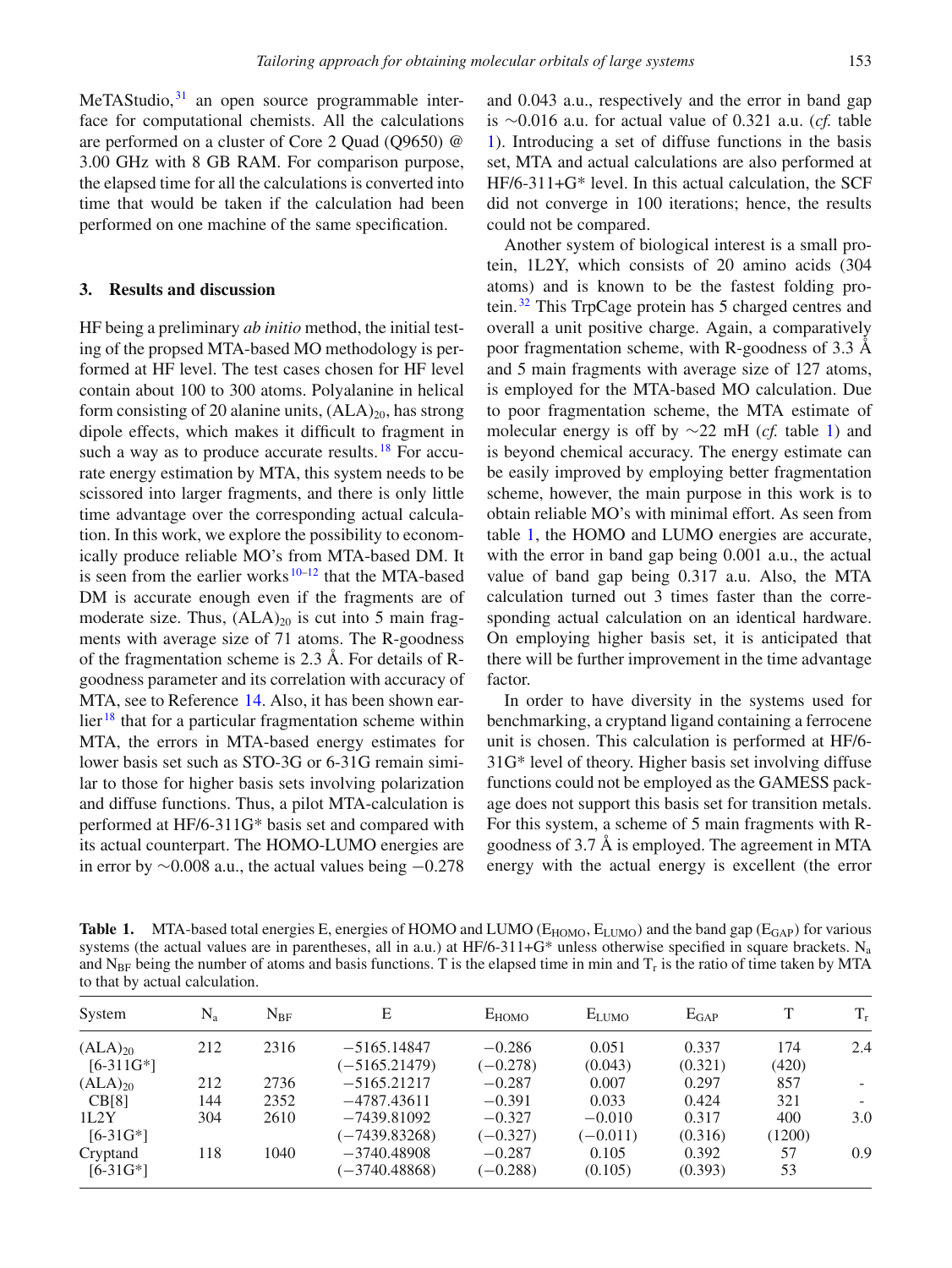is 0.3 mH). The MTA-based LUMO energy matches exactly with the actual value of 0.105 up to 3 digits after decimal. Also, the HOMO energy and the band gap matches well with their actual counterparts, *viz.* −0.288 and 0.392 a.u., the errors being  $\sim$  0.001 a.u. The system being moderate in size (118 atoms), the MTA-based calculation did not give any time advantage over the actual calculation. However, this case clearly brings out the applicability of MTA-based MO method to large complexes involving transition metal ions, as band gaps for such systems are of interest to chemists.

Although HF provides a basic framework for MO theory, it is well-known that the Kohn-Sham orbitals of B3LYP functional in DFT are more reliable for estimating band gaps and other properties of molecular orbitals. Thus, a more thorough assessment of MTA-based MO calculation is performed at B3LYP level of theory for a variety of molecules, especially  $\pi$ -conjugated systems. A class of organic conjugated molecules is selected as test case. Subclass A contains 2 molecules, A1 and A2, with 1 and 3 thiophene rings, respectively, attached to electron donor and acceptor groups for push-pull effect on  $\pi$ -electrons in conjugation (*cf.* figure [2\)](#page-3-0). Subclass B contains extensive conjugation of thiophenes which are attached to long alkane side chains (*cf.* figure [2\)](#page-3-0). The band gaps in such materials are important as these have applications in organic light emitting diodes. These systems are studied<sup>5</sup> by Truong *et al.* with shifted PM6 method for obtaining the band gaps of these systems and compared them with the respective experimental values. As evident from the table [2,](#page-5-0) the HOMO-LUMO energies and consequently, the band gaps of all the 5 systems in this class are quite accurately estimated. The errors in MO energies and band gap for these are of the order of  $10^{-3}$  a.u. Also, as reported in Reference [5,](#page-9-3) the band gap decreases with increment in the number of thiophene rings in conjugation. Similar trends are obtained for subclass A as well as B. For instance, as reported in table [2,](#page-5-0) the band gaps for molecules B1, B2 and B3 are 0.157 a.u. (∼ 4.27 eV), 0.137 a.u. (∼ 3.73 eV) and 0.126 a.u. (∼ 3.43 eV), respectively. The corresponding experimental values (*cf.* table [2](#page-5-0) in Reference [5](#page-9-3)) are 3.50, 3.06 and 2.81 in eV. Thus, with a scaling factor of 0.82, the MTA-based band gaps for B1 to B3 would be 3.45, 3.02 and 2.77 eV, which is matching very well with

<span id="page-5-0"></span>**Table 2.** MTA-based total energies E, energies of HOMO and LUMO (E<sub>HOMO</sub>, E<sub>LUMO</sub>) and the band gap (E<sub>GAP</sub>) for various systems (all in a.u.) at B3LYP/6-311+G\* unless otherwise specified in square brackets. The actual values are in parentheses,  $N_a$  and  $N_{\rm BF}$  being the number of atoms and basis functions. For explanation of T and  $T_r$ , see table [1.](#page-4-0)

| System              | $N_a$ | $N_{BF}$ | ${\bf E}$           | $E_{HOMO}$ | $E_{LUMO}$ | $E_{\text{GAP}}$ | $\mathbf T$       | $T_r$ |
|---------------------|-------|----------|---------------------|------------|------------|------------------|-------------------|-------|
| A <sub>1</sub>      | 67    | 949      | $-1895.00017$       | $-0.199$   | $-0.099$   | 0.100            | 164               | 2.8   |
|                     |       |          | $(-1895.00047)$     | $(-0.200)$ | $(-0.102)$ | (0.098)          | (452)             |       |
| A2                  | 63    | 1033     | $-2762.67610$       | $-0.193$   | $-0.111$   | 0.082            | 170               | 3.2   |
|                     |       |          | $(-2762.67662)^*$   | $(-0.195)$ | $(-0.112)$ | (0.083)          | (544)             |       |
| B <sub>1</sub>      | 66    | 806      | $-1524.43339$       | $-0.229$   | $-0.072$   | 0.157            | 80                | 3.8   |
|                     |       |          | $(-1524.43541)$     | $(-0.211)$ | $(-0.053)$ | (0.159)          | (300)             |       |
| B <sub>2</sub>      | 73    | 935      | $-2076.15095$       | $-0.213$   | $-0.076$   | 0.137            | 131               | 3.2   |
|                     |       |          | $(-2076.15298)^{*}$ | $(-0.202)$ | $(-0.061)$ | (0.141)          | (420)             |       |
| B <sub>3</sub>      | 80    | 1064     | $-2627.86813$       | $-0.205$   | $-0.079$   | 0.126            | 193               | 2.8   |
|                     |       |          | $(-2627.87018)^*$   | $(-0.197)$ | $(-0.068)$ | (0.130)          | (532)             |       |
| $\beta$ -carotene   | 96    | 1088     | $-1557.15076$       | $-0.176$   | $-0.077$   | 0.099            | 91                | 2.2   |
|                     |       |          | $(-1557.15137)$     | $(-0.178)$ | $(-0.079)$ | (0.099)          | (200)             |       |
| $C_{56}H_{20}(S1)$  | 76    | 1348     | $-2145.41534$       | $-0.136$   | $-0.0900$  | 0.046            | 214               | 2.9   |
|                     |       |          | $(-2145.42588)$     | $(-0.164)$ | $(-0.112)$ | (0.052)          | (609)             |       |
| $C_{56}H_{20}(S2)$  | 76    | 1348     | $-2145.49491$       | $-0.142$   | $-0.102$   | 0.040            | 312               | 2.0   |
|                     |       |          | $(-2145.42588)$     | $(-0.164)$ | $(-0.112)$ | (0.052)          | (609)             |       |
| PBI                 | 72    | 466      | $-1948.79816$       | $-0.222$   | $-0.121$   | 0.101            | 14                | 0.9   |
| $[6-31G]$           |       |          | $(-1948.79853)$     | $(-0.222)$ | $(-0.122)$ | (0.100)          | (12)              |       |
| diPBI               | 138   | 920      | $-3894.06830$       | $-0.223$   | $-0.140$   | 0.083            | 56                | 1.3   |
| $[6-31G]$           |       |          | $(-3894.03421)$     | $(-0.217)$ | $(-0.139)$ | (0.078)          | (70)              |       |
| triPBI(5)           | 204   | 1374     | $-5839.25829$       | $-0.220$   | 0.149      | 0.072            | 183               | 1.3   |
| $[6-31G]$           |       |          | $(-5839.26961)$     | $(-0.216)$ | $(-0.145)$ | (0.071)          | (228)             |       |
| <b>PBI</b>          | 72    | 1136     | $-1949.77812$       | $-0.229$   | $-0.130$   | 0.099            | 225               |       |
|                     |       |          | $(-1949.77848)^*$   | $(-0.230)$ | $(-0.133)$ | 0.097            | $\left( -\right)$ |       |
| diPBI               | 138   | 2254     | $-3896,00091$       | $-0.222$   | $-0.141$   | 0.081            | 3394              |       |
| (ZnS) <sub>24</sub> | 48    | 1392     | $-52253.56729$      | $-0.265$   | 0.093      | 0.172            | 253               | 1.3   |
| $[6-31G*]$          |       |          | $(-52253.59269)$    | $(-0.264)$ | (0.091)    | (0.173)          | (328)             |       |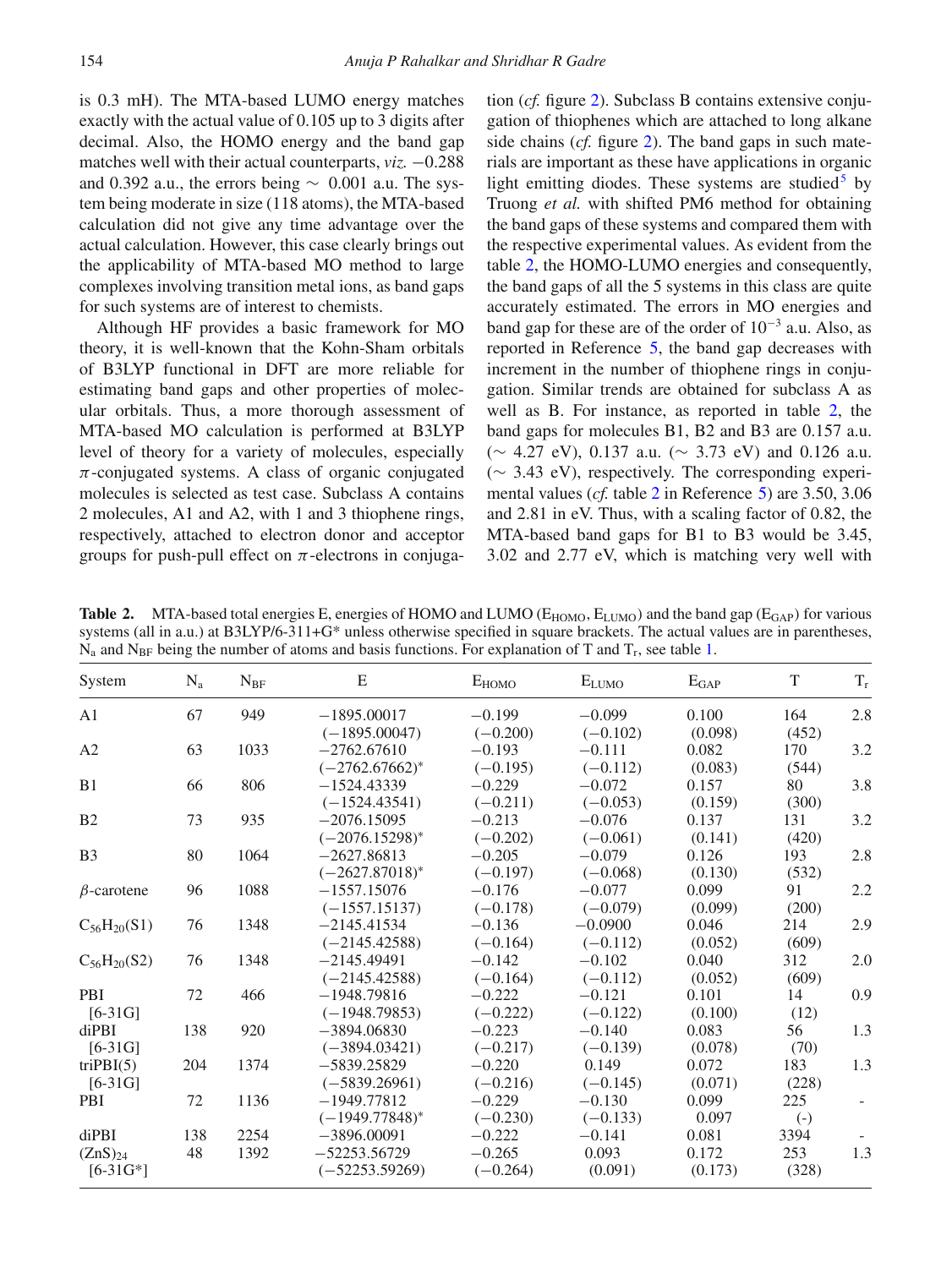the experimental data. Further, it is worth noting here that the chosen test molecules are of moderate size (60 to 80 atoms) and still MTA-based calculation has been  $\sim$  2 to 3 times faster than the corresponding actual calculation.

An orange coloured pigment,  $\beta$ -carotene, present in many fruits and vegetables, especially in carrots, is a highly conjugated molecule. When this molecule is subjected to MTA-based MO calculation at B3LYP/6- 311+G\* level of theory, it produced highly accurate estimates for energy as well as HOMO–LUMO energies and hence, the band gap. It is well-known that β-carotene shows an intense absorption ∼470 nm in uv spectra. HOMO–LUMO band gap is a very crude estimate for electronic excitation. The band gap of 0.099 a.u. (table [2\)](#page-5-0) corresponds to 456 nm.

A small model of graphene is an acid test for any fragment-based method. When treated by MTA method, though the single point energy was in large error, it was successfully optimized with time advantage over the actual calculation.<sup>[17](#page-9-15)</sup> For the present method, for obtaining MO's of such two-dimensional conjugated systems, a graphene model compound is taken up for benchmarking at B3LYP/6-311+G\* level of theory. A fragmentation scheme (S1) of 5 main fragments of average size ∼33 atoms is employed. As expected, the errors in orbital energies are higher when compared to all the other systems reported in this work. More explicitly, the MTA estimate (all values are in a.u.) for HOMO energy is  $-0.136$  while the actual value is −0.164. Similarly, for LUMO energy the error is −0.022 a.u. for MTA and actual values of 0.090 and 0.112 a.u., respectively. But due to error cancellation while calculating the band gap, the error in band gap is 0.006 a.u. This calculation showed time advantage factor of 2.9 over the actual calculation. There is a need to improve these results while retaining the time advantage. Another fragmentation scheme (S2) with slightly larger fragments shows improvement in MTA-based orbital energies at the cost of decrease in the advantage factor over the actual calculation (*cf.* table [2\)](#page-5-0).

Another class of interesting systems is recently reported by Negri *et al.*, [33](#page-9-30) in which experimental and theoretical study of construction of fully conjugated *n*-type grapheme nano-ribbons(GNRs) is presented. These systems have high potential for technological

<span id="page-6-0"></span>

**Figure 4.** Fully conjugated *n*-type nanoribbons, PBI, diPBI and triPBI (in helical form). Details are given in text and Reference [33](#page-9-30).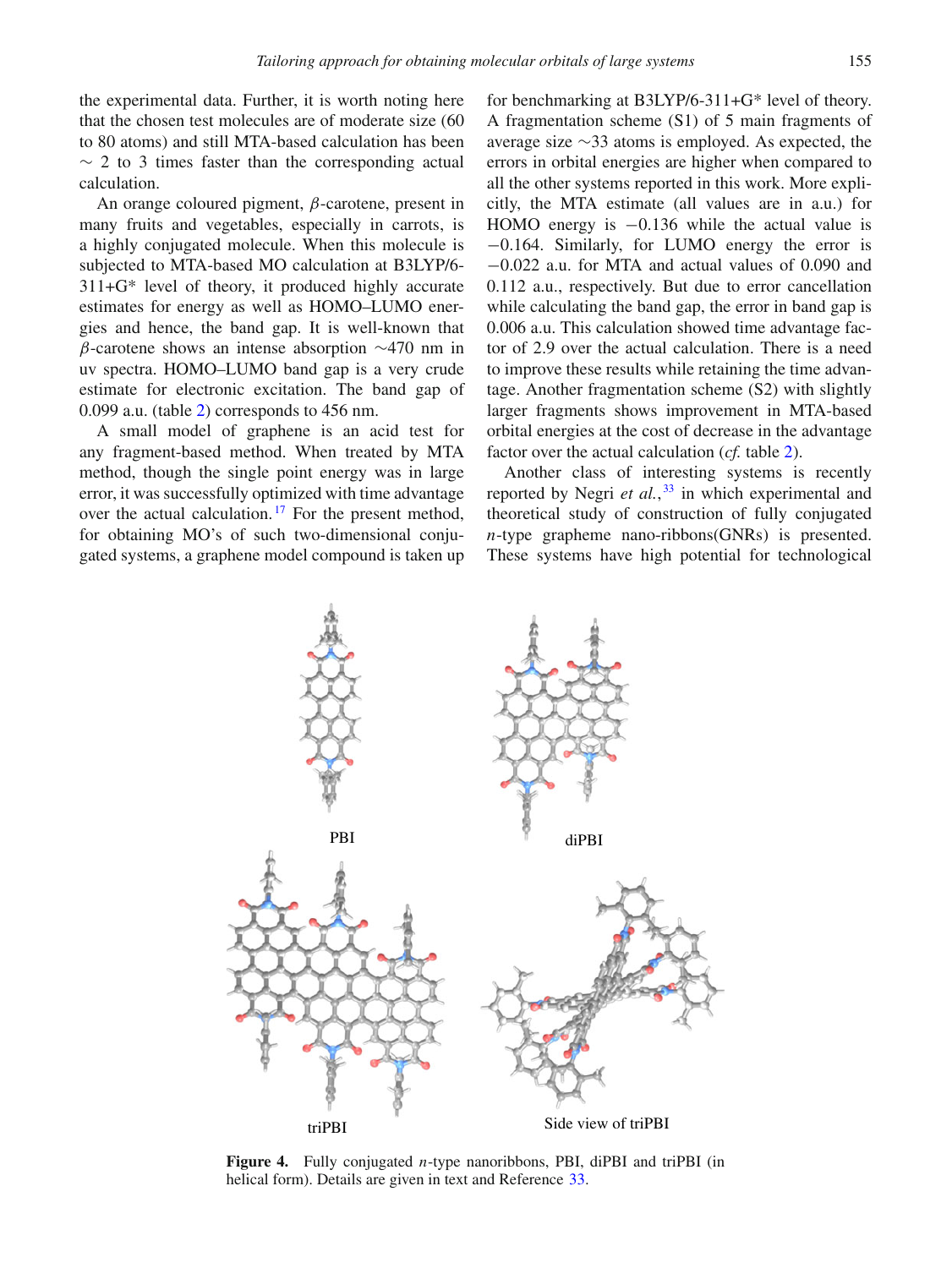applications involving nanoelectronics. [33](#page-9-30) For assessment of fragmentation scheme for the smallest of these nanoribbons (PBI), the test calculation is performed at B3LYP/6-31G level of theory. It is shown in earlier reports  $18$  that the performance of a given fragmentation scheme (in terms of accuracy) is almost independent of the basis set used. A fragmentation scheme for PBI consists of 3 main fragments with average size of 38 atoms. The R-goodness for this scheme is 4.3 Å. At B3LYP/6-31G level, the error in MTAbased energy estimate is very small *viz.* 0.4 mH and also, the orbital energies and consequently, the band gap energy are seen to match well with their actual counterparts within 0.001 a.u. Due to small number of basis functions, this scheme took slightly more time than the actual calculation. When this calculation is performed at B3LYP/6-311+G\* level, the same fragmentation scheme shows similar accuracies, confirming the basis set independence of MTA as shown in Reference [18.](#page-9-9) Time for actual calculation of PBI at B3LYP/6-  $311+G^*$  is not reported as the SCF for the whole molecule is not converged in 30 iterations, which took 280 minutes on the identical hardware on which MTA calculation is run. Thus, there is time advantage shown by MTA over the actual calculation. For the case of diPBI comprising of two units of PBI and having a twist in the conjugated fused rings (*cf.* figure [4\)](#page-6-0), the error in MTA-energy estimate is beyond the chemical accuracy of 1 kcal/mol. But the HOMO, LUMO energies and the band gap are accurate enough with error of about 0.005 a.u. Also, there is little time advantage factor of 1.3 (*cf.* table [2\)](#page-5-0) even when lower basis set of 6–31G is employed. The largest of these graphene nano-ribbons $33$  is triPBI which is in helical form as shown in figure [4.](#page-6-0) The energy and valence orbitals of this system are also estimated with excellent accuracy by MTA. With small errors of ∼0.001–0.004 a.u. in HOMO–LUMO energies and the band gap, MTA-based calculation shows time advantage factor of 1.3 over the actual calculation.

A covalently bonded cluster of 24 ZnS units is also subjected to MTA-based evaluation of HOMO–LUMO energies at B3LYP/6-31G\* level. The MTA-estimated band gap for this cluster turns out to be 0.172 a.u. with the corresponding actual value being 0.173 a.u. There is a small advantage factor of 1.3 over the actual calculation as well.

The accuracies of MTA-based energy estimates corresponding to highest occupied and lowest unoccupied orbitals are discussed so far, as these are the orbitals that determine molecular reactivity. These MO-energies also provide an estimate of the corresponding ionization potentials (IP's) via Koopmans' theorem.

In addition to benchmarking the accuracies of HOMO and LUMO energies, it is worthwhile to check whether all the other MO-energies obtained via MTA faithfully mimic their actual counterparts. This test is especially meaningful for the valence orbitals lying close to HOMO and LUMO. The maximum and root mean square (RMS) errors in the valence orbital energies (which lie in range −2.0 to 2.0 a.u.) are reported in table [3](#page-7-0) for all the test systems at HF and B3LYP levels of theory. For most of the systems, the maximum errors are well within 1% of the corresponding actual values and the RMS errors are of the order of 10<sup>−</sup><sup>3</sup> a.u. For the systems B1 to B3 which contain thiophene rings in conjugation and a model of graphene, the maximum and the RMS errors are higher *viz.* 10<sup>−</sup><sup>2</sup> a.u. pointing out the need for improvement in the methodology proposed in the present work. A pictorial representation of the comparison of MTA-estimated molecular orbital energies of some valence MO's is shown (figure [5\)](#page-8-0) vis-a-vis the corresponding actual values for the cases of cryptand and graphene model. It may be noted from figure [5a](#page-8-0) that the MO energies for the case of cryptand are accurately reproduced. However, for the case of graphene, there is a constant shift in all the MO-energies (figure [5b](#page-8-0)). Due to this error cancellation, the corresponding band gap is quite well-estimated inspite of the individual MO-energies being in error. This problem of shifting of energy-levels needs to be addressed in the future studies.

<span id="page-7-0"></span>**Table 3.** Errors in valence orbital energies within MTA-based method. Max and RMS denote the maximum and root mean square errors in MTA-estimated orbital energies as compared to the corresponding actual energies whose absolute values are greater than 2.0 a.u. These actual values are given in parentheses and basis sets in square bracktes. All the values are in a.u.

| System                 | Max             | RMS   |
|------------------------|-----------------|-------|
| HF                     |                 |       |
| $(ALA)_{20}$ [6-311G*] | $0.010(-1.079)$ | 0.002 |
| 1L2Y [6-31G*]          | $0.008(-1.389)$ | 0.001 |
| Cryptand $[6-31G^*]$   | $0.001(-1.187)$ | 0.000 |
| B3LYP/6-311+G*         |                 |       |
| A <sub>1</sub>         | $0.004(-0.102)$ | 0.001 |
| A2                     | $0.003(-0.033)$ | 0.001 |
| B1                     | $0.028(-0.895)$ | 0.011 |
| <b>B2</b>              | $0.024(-0.901)$ | 0.010 |
| B <sub>3</sub>         | 0.023(1.259)    | 0.009 |
| $\beta$ – carotene     | $0.003(-0.045)$ | 0.001 |
| $C_{56}H_{20}(S1)$     | $0.029(-0.284)$ | 0.017 |
| $C_{56}H_{20}(S2)$     | $0.022(-0.164)$ | 0.011 |
| PBI[6-31G]             | 0.003(1.540)    | 0.001 |
| diPBI [6-31G]          | 0.010(1.854)    | 0.003 |
| triPBI [6-31G]         | 0.003(1.849)    | 0.001 |
| $(ZnS)_{24}$ [6-31G*]  | 0.006(1.315)    | 0.002 |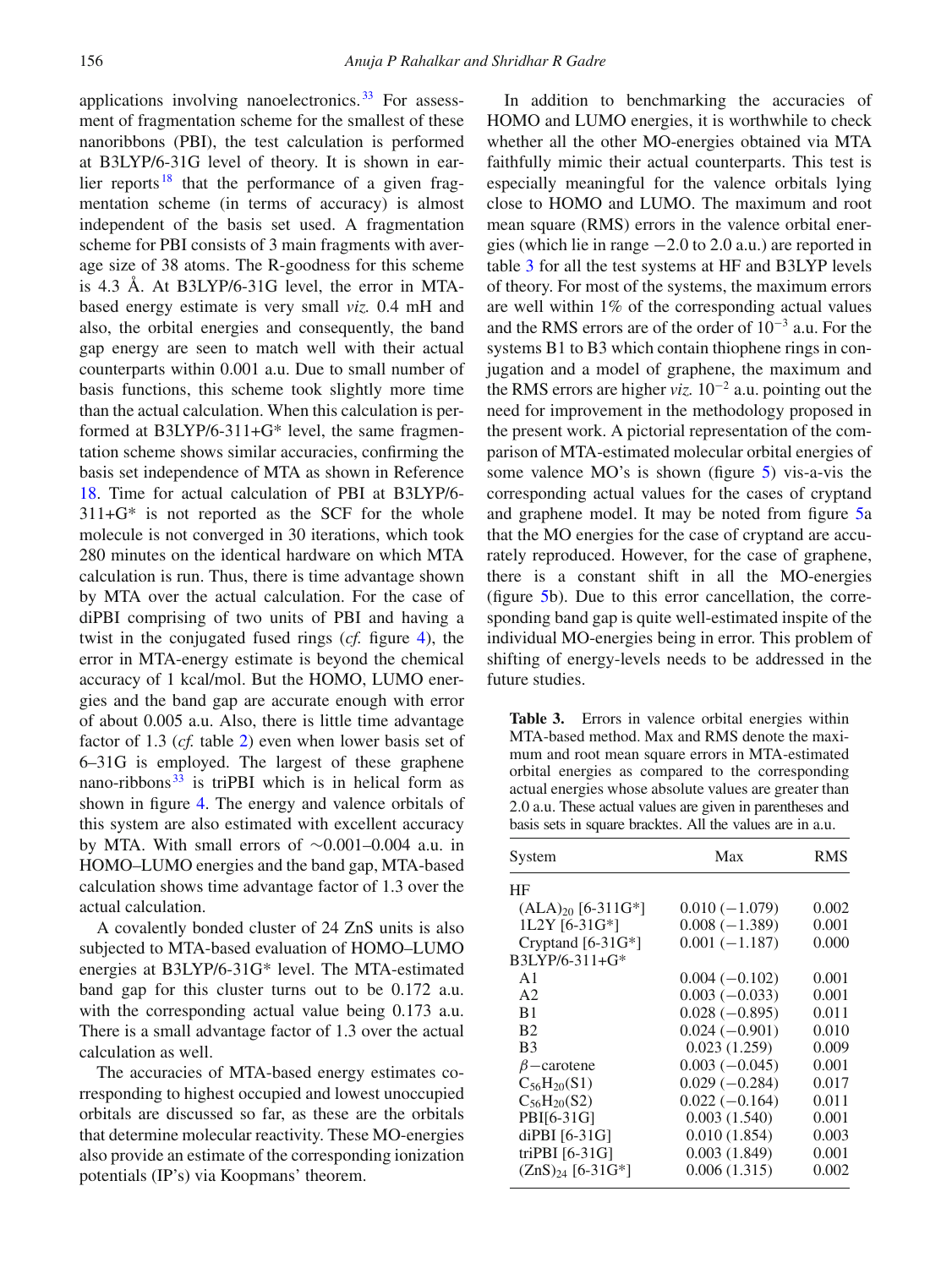<span id="page-8-0"></span>

**Figure 5.** A comparison of MTA-based orbital energies of some valence MO's as against their actual counterparts of (**a**) cryptand ligand at HF/6-31G\* and (**b**) model of graphene  $(C_{56}H_{20})$  at B3LYP/6-311+G\* level of theory. See 'results and discussion' section for details.

# **4. Conclusions**

In the present study, the molecular tailoring approach is applied for obtaining the entire set of MO's for large spatially extended molecules and molecular clusters. The proposed algorithm is benchmarked for structurally and chemically diverse species including twodimensionally conjugated molecules and covalently bonded clusters. These cases are difficult to handle at *ab initio* level due to their large size and also due to convergence problems especially when DFT is employed. Despite this, the MTA-based MO energies are seen to be quite accurately produced, for both HF as well as DFT levels of theory. The highest occupied and lowest unoccupied orbital energies and the respective band gaps (numerically of the order of 10<sup>−</sup><sup>1</sup>) are reproduced to within 0.01 a.u. for most of the cases examined.

Being a large and intricate molecule, the test case of protein 1L2Y is a challenging one. It also contains 5 charge centres with overall unit positive charge. For this system, the MTA-based MO calculation ran 3 times faster than the actual calculation at HF level of theory, the error in LUMO energy and the band gap being merely 0.001 a.u. Similarly, accuracy within few mH is achieved with advantage factor of 2.4 in the helical polyalanine case, which exhibits strong dipolar effects, making it difficult for fragmentation.

Systems consisting of thiophene rings in conjugation are of chemical interest due to their applicability in organic light emitting diodes (OLED's).<sup>[5](#page-9-3)</sup> The band gaps of such materials are of importance as they quantify optical properties. MTA-based method has been successfully used in estimating the orbital energies and the corresponding band gaps for a class of such molecules within errors of a few mH. For all the systems in this class, the MTA-based calculation is seen to be faster than the actual one. The method is also successfully applied to two-dimensionally conjugated molecules *viz.* graphene model and graphene nano-ribbons,  $33$  on which the extensive contemporary research is being carried out.

The main lacuna of the present MTA-based MO calculation is the last step where a single SCF iteration for the whole molecule needs to be carried out. This is an expensive step as it involves evaluation of all the electron repulsion integrals for the parent molecule. For large systems, this step requires more computational resources. Moreover, the time for this step may equal the time taken for calculating the DM from fragments. Thus, there is a scope of further improvement in the proposed algorithm if the single SCF iteration is bypassed. One alternative way to avoid the SCF iteration is synthesizing Fock matrix from the fragment Fock matrices. This estimated Fock matrix can be subjected to diagonalization for obtaining the entire set of molecular orbitals. Such studies are underway in our laboratory.

The FMO–LCMO procedure of Tsuneyuki *et al.*<sup>[22](#page-9-19)</sup> seems to be promising, but it cannot produce the